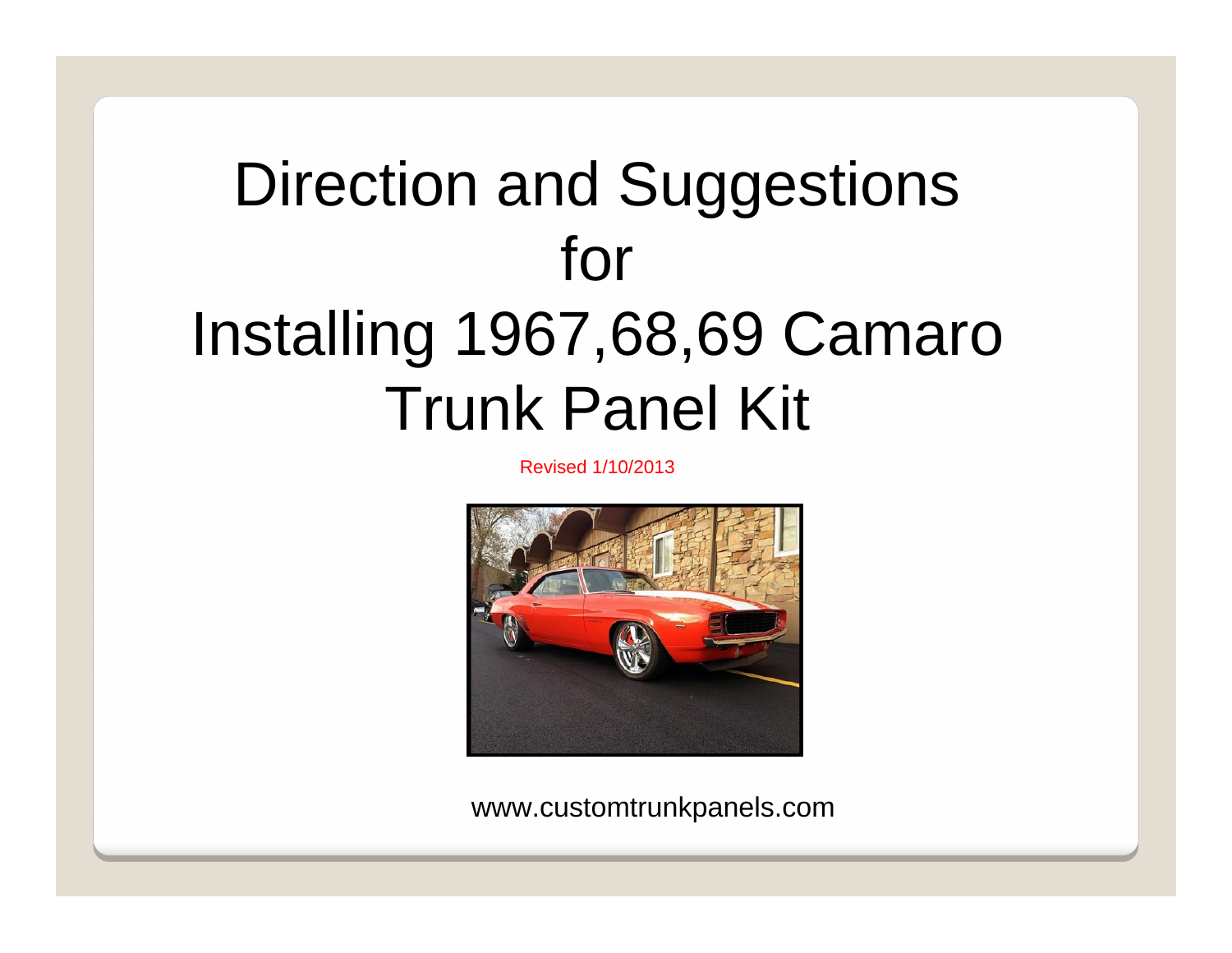## Please Note;

Based on your particular car, you may find it necessary to custom-trim here and there, depending upon the type of material you choose to cover the trunk panels, how much foam you add or how you decide to custom finish your panels. If you find it necessary, a quick trim adjustment using an electric sander with 80 grit paper or a rasp file is all that will be required.

For some installations, it will be necessary to remove the spare tire hold down brackets using a cutoff wheel.

A typical stock trunk area is on most sedans and hardtops. This is where the installation process is the same, regardless. Trim sanding is all that will be needed.

For convertible, it will be necessary to trim the panels.

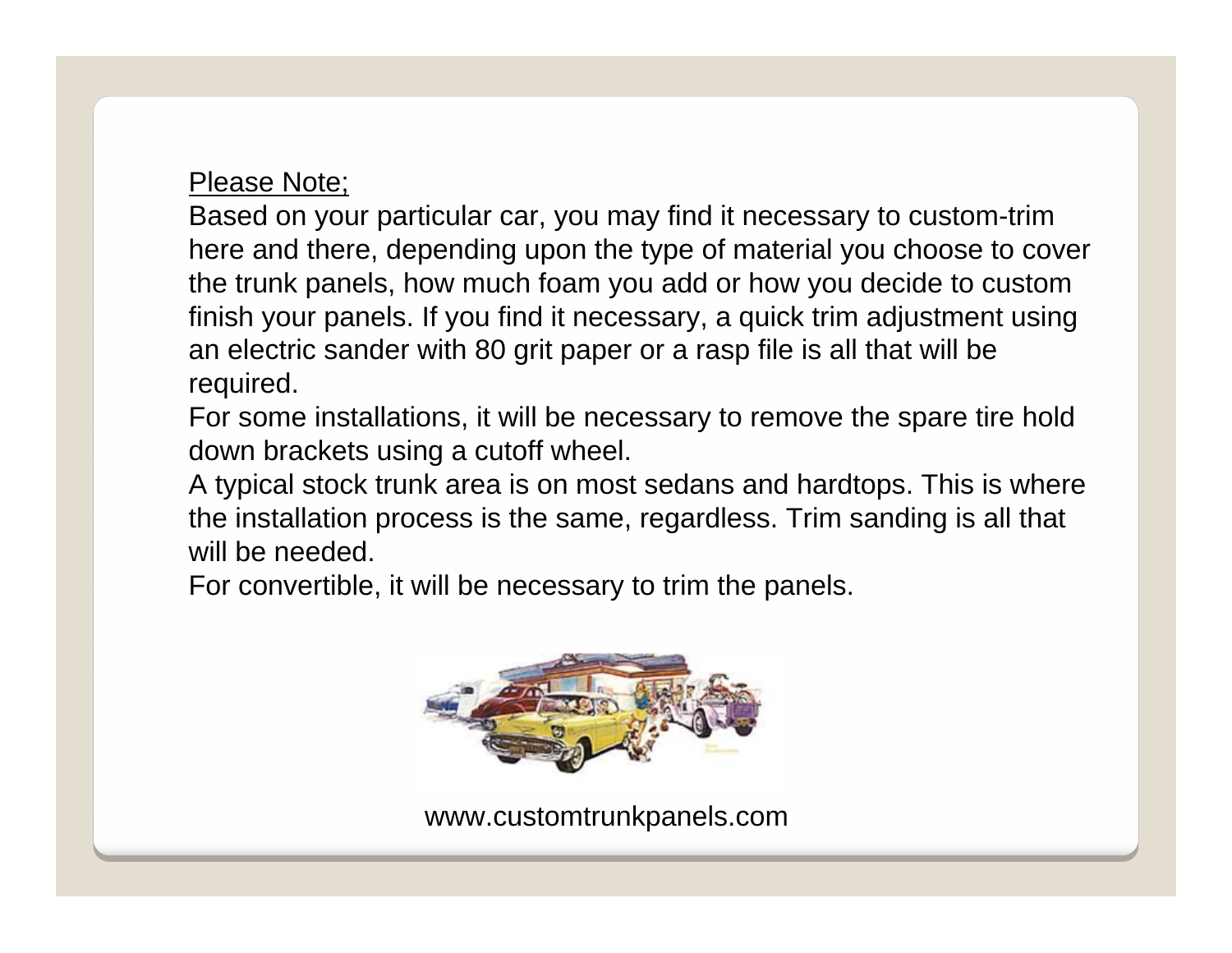

### **317‐6 Camaro Instructions 1**

•The floor will be put in first, it may have to be turned to fit, and one side is different than the other. Note the cutout to fit the form of the floor. •The next pieces to go in are the smallest panels and fit on the right side (shown) with the edge of the piece shadowing the edge of the trunk floor. This piece will fit on one side of the trunk brace only. These are two pieces that are exactly the same in size.

• Next in are the two pieces to go in are the right and left rear fender panels. These can be tricky because there is no material on the panels to hold them in place. Orient the large cutout to the rear of the panel by the tail lights and the little notch in the front pointing down over the metal flange on the fender well. •**Revised 1/10/2013**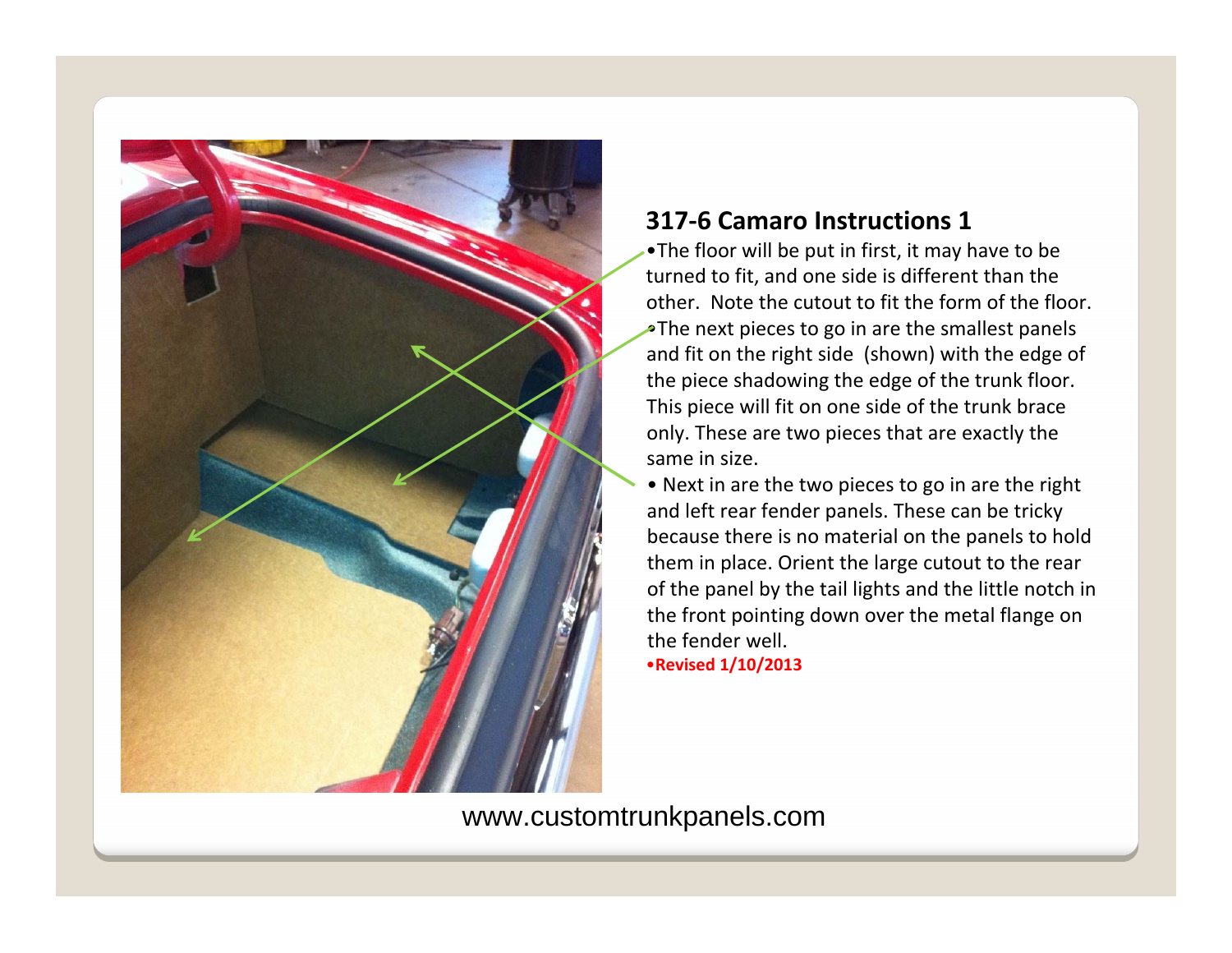

## **317‐6 Camaro Instructions 2**

•The last piece to go in is the hinge panel and it goes in top first with bottom angled out toward the back of the trunk.

•Once the top is in, push the bottom toward the hinges until the panel is straight up and down. See the picture for fitment.

- Note that you will have to cover the floor edge with material first before putting any material on any of the panel pieces. These pieces for the right side and left side measure approximately 22" wide by 30" long.
- •The back edge material piece will measure approximately 40" long and 8" wide.

•There are no fasteners or screws. It is tension that will hold them in place. See the next set of pictures for the finished trunk with material on the panels.

Revised 1/10/2013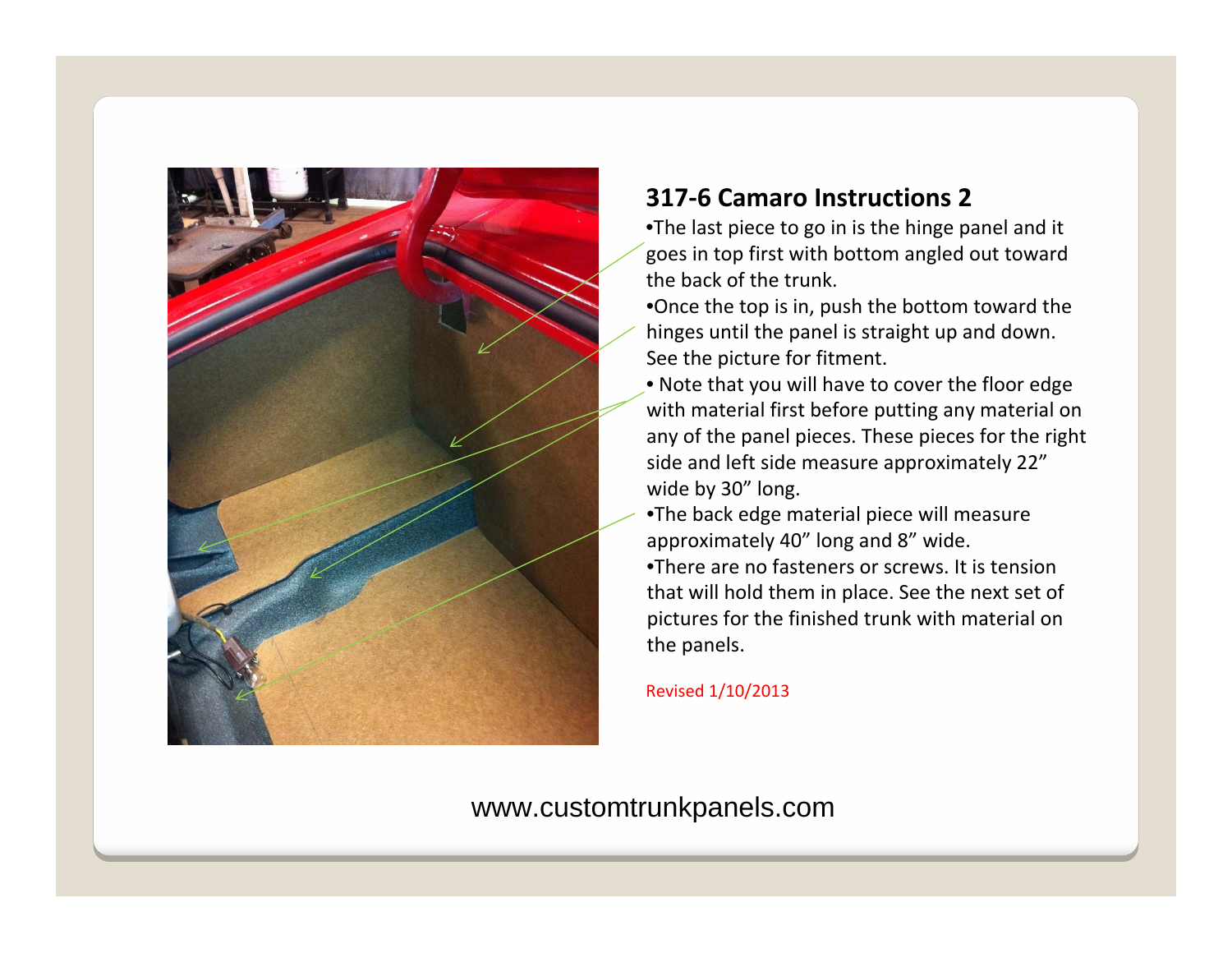#### **317‐6 Camaro Instructions 3**

This picture shows the panels covered and it shows the optional tail light cover piece to be available soon. Revised 1/10/2013